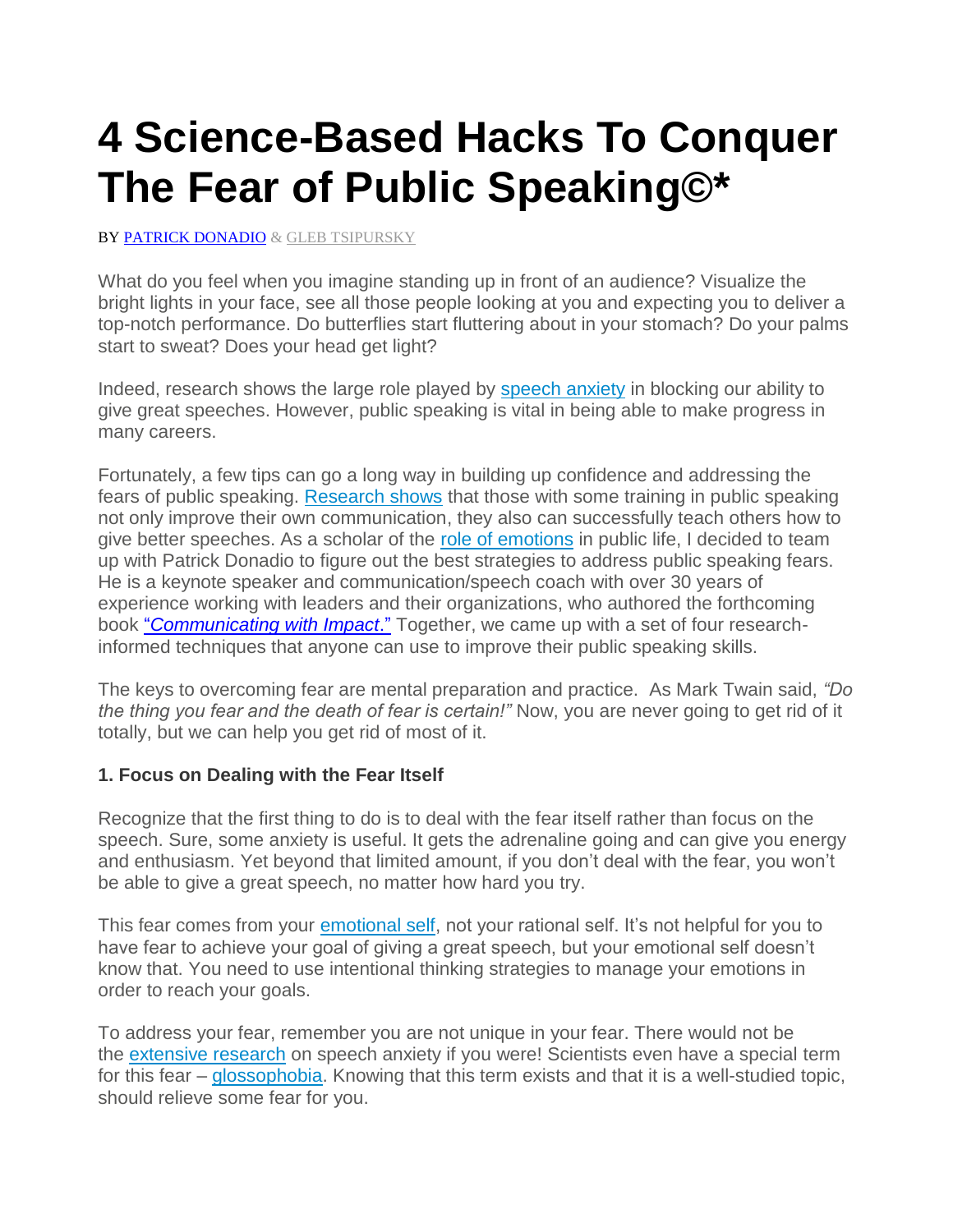# **2. Be Positive**

Next, apply the [science-based strategy](http://www.npr.org/sections/health-shots/2014/10/07/353292408/why-saying-is-believing-the-science-of-self-talk) of positive self-talk. Give yourself a pep talk and psyche yourself up. You can do this in many different ways. Some people meditate, while others pray, listen to music, or go jogging. There are many different ways to get your energy levels high. Whatever works for you, do it! If you're not prepared mentally, you won't be prepared at all.

Besides positive self-talk, use [positive thinking.](http://www.mayoclinic.org/healthy-lifestyle/stress-management/in-depth/positive-thinking/art-20043950) If you want to be an effective public speaker, you have to believe in yourself. If you do not believe in yourself, how do you expect other people to believe in you? Remind yourself that you know more about the topic than the audience does. Now, you can expect a few people out there may be more knowledgeable. You are not going to know more than everybody does. However, chances are if you have done your homework and picked a topic you know about, you will know more than most people in your audience.

## **3. Use Your Body Well**

Regardless of whether you use the strategies above, right before you get up to speak, you may get a little nervous. You have a lot of excess energy in there. You do not want to get rid of all of it, and believe me, you will not, but you want to get rid of some of it. Try some "tense and relax" techniques.

[Clench and relax](http://intentionalinsights.org/7-surprising-science-based-hacks-to-build-your-willpower) your fists. Clench your fists really hard, and then release them. Can you feel the tension leaving? It really works. Some people get a lot of tension in their necks, if you do, try shoulder shrugs. Push your shoulders up to your ears hold them there for 10 seconds and release. A good overall tension reliever is stretching exercises. Do some deep knee bends, stretch your arms up, open your hands really wide and then close them. All of these exercises are good ways to release some of that tension.

## **4. Practice, Practice, Practice**

Practice the speech to gain more confidence in your ability. It is especially helpful to do so in the exact room where you will be giving the speech. Get up in front of the room and try to envision what it is going to be like when you give my speech. This will help you feel more comfortable when you speak, and fill you with greater confidence.

If you can't practice in the room, try to use visualization, a research-based strategy widely employed by top athletes. Visualize what you know about the room and the audience, and imagine giving the speech. See with your mind's eye everyone staring at you, listening with rapt attention. Imagine the applause breaking out after your speech, and your boss giving you a big thumbs-up sign after you have finished.

Speaking is a skill that grows stronger with practice and weaker with disuse. The secret to improving your speaking skills is the experience. Where can you get speaking